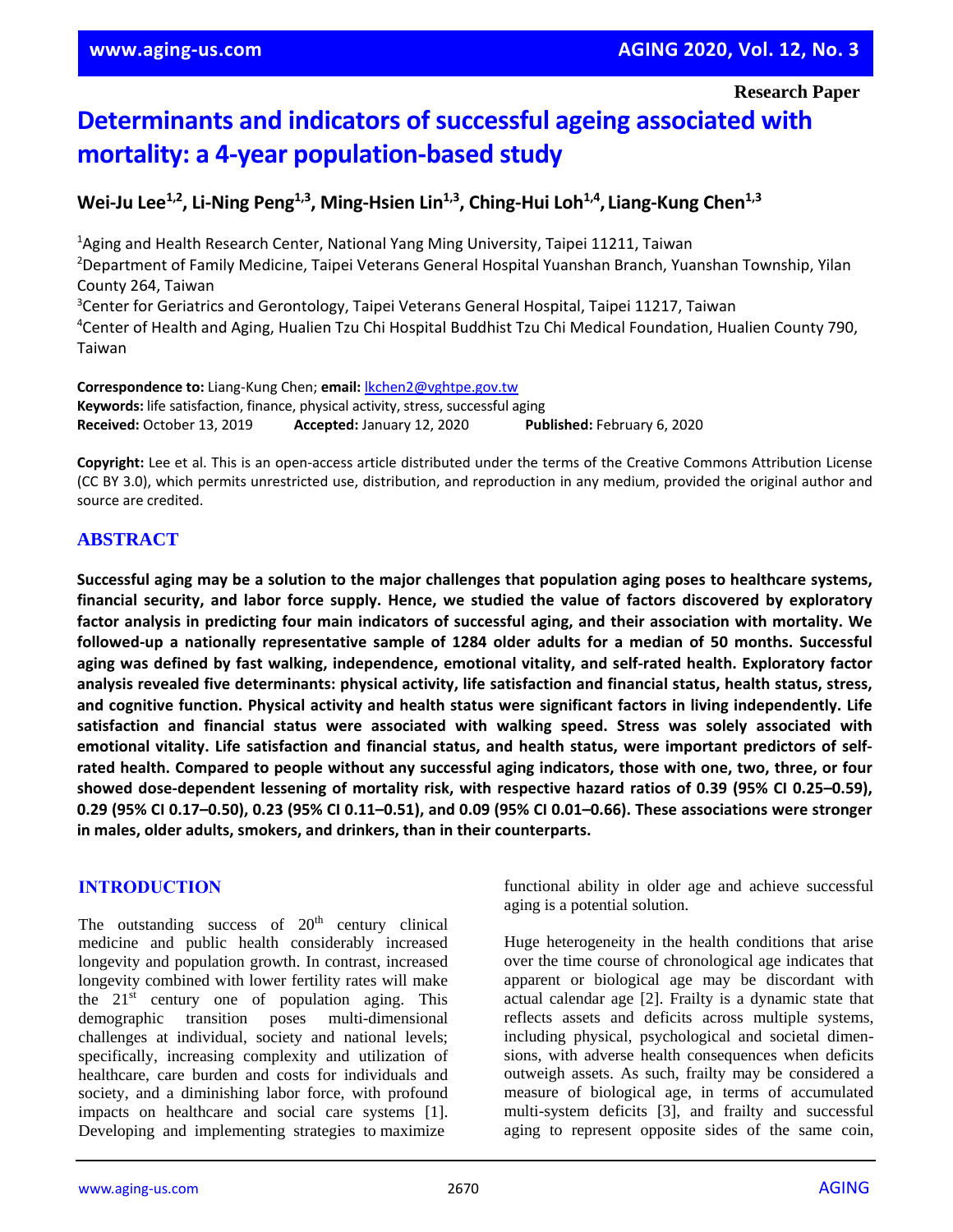because they are both defined by functional capacity and share common targets for preventive/health promotion interventions [4].

Developing operational definitions of successful aging is an important but challenging endeavor, due to the multidimensional and complex nature of the aging process. A systemic review identified 105 operational definitions in different studies; although most used biomedical and, increasingly, psychosocial-centered constructs, there is no consensus yet [5]. Despite this lack of consistent measurement tools, key features of successful aging generally encompass physical, psychological and social-engagement dimensions [6, 7]. Pertinently, Mount and co-workers have proposed a pragmatic multi-dimensional concept of successful aging that includes walking speed, dependence, emotional vitality, and subjective health status, and used exploratory factor analysis to dissect associated predictive factors for various successful aging domains [8]. That study established a foundation for further research on successful aging, in terms of either operational definitions or exploring contributory factors across various domains.

Given the quantifiable features of biological aging and functional capacity [2], frailty may be the antithesis of successful aging as operationalized in terms of functional capacity [4]. We previously identified several factors potentially implicated in frailty, including physical activity, life satisfaction, health status, stress, and cognition, and demonstrated an association with mortality [9]. Although these factors may contribute to successful aging, their value in predicting individual dimensions of successful aging is unknown. Hence, we investigated the value of these factors in predicting biomedical and psychological indicators of successful aging, and their impact on mortality, specifically, whether there is a dose-response relationship between numbers of successful aging indicators and mortality.

## **RESULTS**

This study included  $1284$  adults  $> 50$  years old from Taiwan who participated in The Social Environment and Biomarkers of Aging Study (SEBAS) [10], representing total follow-up of 5088 person-years. There was a higher likelihood of successful aging among people who were younger, male, had a higher education level, with a lower burden of disease, and who used tobacco and alcohol (Table 1).

Table 2 shows the predictive values of five determinants discovered by exploratory factor analysis on four indicators of successful aging, among which dependency had the highest predictive value, as indicated by having the smallest Akaike information criterion and Bayesian information criterion values [11]. Physical activity and health status were significant factors in achieving independent status, besides which, life satisfaction and financial status were also associated with walking speed. Emotional vitality was the only indicator of successful aging significantly associated with stress. Life satisfaction and financial status, and health status, were significant predictors of self-rated health.

During median follow-up of 50 months, 139 people in the study sample died. Kaplan-Meier analysis showed that the four indicators of successful aging were significantly associated with mortality (Figure 1). Cox proportional hazard models adjusted for age, sex, years of education, smoking, drinking alcohol, and Charlson Comorbidity Index showed a dose-dependent association of increasing numbers of successful aging indicators in lessening the risk of mortality (Figure 2); fast walking speed, no disability, and good subjective health predicted prolonged survival (Table 3).

Compared to people with none of the four indicators of successful aging, those with any single indicator had 65% lesser risk of mortality (Table 3). These benefits were apparent among males, adults  $\geq$  75 years old, and people who smoked or drank alcohol (Figure 3).

## **DISCUSSION**

This nationally representative cohort study discovered a dose-response association between successful aging and protection against mortality. Such associations were stronger in biomedical domains of successful aging than in psychosocial ones. All indicators of successful aging, apart from emotional vitality, were associated with reduced mortality risk.

Our results corroborate evidence of a relationship between successful aging and mortality, consistent with previous studies [12, 13]. In a study of 1370 Finnish nonagenarians, three out of four indicators of successful aging – including physical, psychological and social components – were associated with mortality, with a dose-dependent relationship; at 4-year follow-up, the adjusted hazard ratio for mortality was 0.59 (95% CI 0.41–0.83) among 'successful agers' [12], similar to our findings. Our study has gone a step farther in reaffirming the relationship between these domains and mortality beyond 'naturally-selected' nonagenarians to older adults in general. A study of 3848 Koreans found mortality to be associated with successful aging as defined by seven components that included absence of major diseases, depression, or dependency, high physical and cognitive function, active social engagement, and life satisfaction; non-successful agers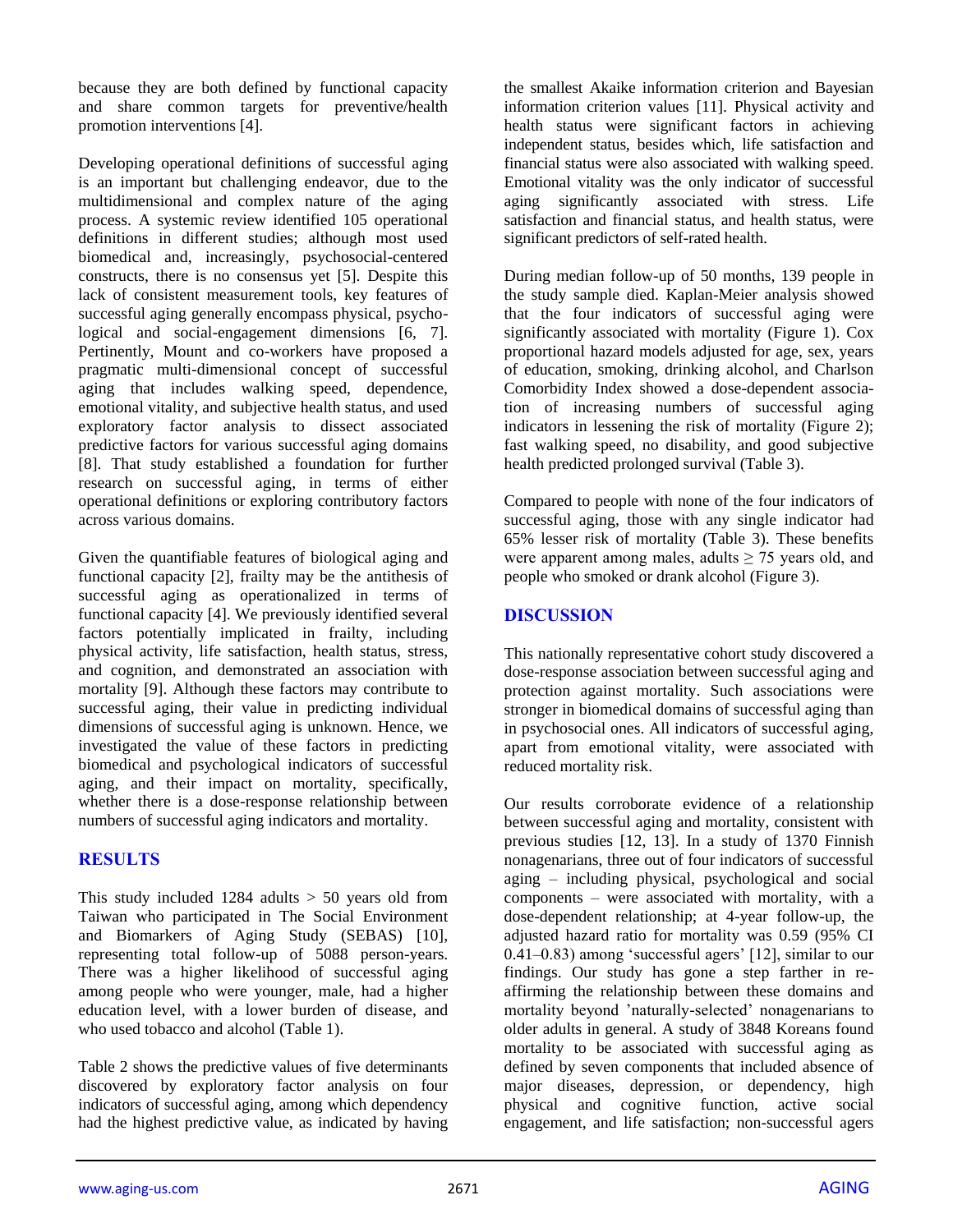#### **Table 1. Participant characteristics and demographics.**

| Data show mean $\pm$ standard     | All            | Number of successful aging indicators |                |                |                |                |         |  |
|-----------------------------------|----------------|---------------------------------------|----------------|----------------|----------------|----------------|---------|--|
| deviation or number $(\% )$       |                | <b>None</b>                           | One            | Two            | <b>Three</b>   | Four           | p value |  |
| Number                            | 1284           | 107                                   | 554            | 360            | 193            | 70             |         |  |
| Age (years)                       | $65.8 \pm 9.9$ | $75.7 \pm 8.2$                        | $67.0 \pm 9.7$ | $64.3 \pm 9.3$ | $61.7 \pm 8.2$ | $59.7 \pm 7.3$ | < 0.001 |  |
| Male                              | 679 (52.9)     | 49 (45.8)                             | 279 (50.4)     | 192 (53.3)     | 113(58.5)      | 46(65.7)       | 0.030   |  |
| Education duration (years)        | $7.1 \pm 4.9$  | $3.8 \pm 4.2$                         | $6.4 \pm 4.6$  | $7.5 \pm 4.9$  | $8.8 \pm 4.7$  | $10.3 \pm 4.6$ | < 0.001 |  |
| Smoke                             | 251(19.5)      | 7(6.5)                                | 118(21.3)      | 69(19.2)       | 40(20.7)       | 17(24.3)       | 0.008   |  |
| Drink alcohol                     | 351 (27.3)     | 14 (13.1)                             | 140 (25.3)     | 103(28.6)      | 67(34.7)       | 27(38.6)       | < 0.001 |  |
| <b>Charlson Comorbidity Index</b> | $0.8 \pm 1.0$  | $1.5 \pm 1.2$                         | $0.9 \pm 1.1$  | $0.6 \pm 0.9$  | $0.4 \pm 0.7$  | $0.3 \pm 0.6$  | < 0.001 |  |

| Table 2. Comparison of factors discovered by exploratory factor analysis with indicators of successful aging. |  |  |  |
|---------------------------------------------------------------------------------------------------------------|--|--|--|
|---------------------------------------------------------------------------------------------------------------|--|--|--|

| Successful aging indicator                                                                                                                         | <b>Fast Walking</b>                      |                | Independence                    |         | <b>Emotional Vitality</b>                                                                               |         | <b>Subjective health</b>                 |         |
|----------------------------------------------------------------------------------------------------------------------------------------------------|------------------------------------------|----------------|---------------------------------|---------|---------------------------------------------------------------------------------------------------------|---------|------------------------------------------|---------|
| <b>Discovered factor</b>                                                                                                                           | <b>Odds Ratio</b><br>$(95\% \text{ CI})$ | p value        | <b>Odds Ratio</b><br>$(95\%$ CI | p value | <b>Odds Ratio</b><br>$(95\% \text{ CI})$                                                                | p value | <b>Odds Ratio</b><br>$(95\% \text{ CI})$ | p value |
| Physical activity                                                                                                                                  |                                          |                |                                 |         | $0.77(0.63-0.93)$ $0.008$ $0.80(0.77-0.84) < 0.001$ $0.94(0.89-0.99)$ $0.011$ $0.98(0.95-1.01)$ $0.126$ |         |                                          |         |
| Life satisfaction and financial status $0.99 (0.99-1.00)$ $0.013$ $1.00 (0.99-1.01)$ $0.617$ $0.91 (0.89-0.92) < 0.001$ $0.99 (0.98-0.99) < 0.001$ |                                          |                |                                 |         |                                                                                                         |         |                                          |         |
| Health status                                                                                                                                      |                                          |                |                                 |         | $0.99(0.98-0.99) < 0.001$ $0.97(0.96-0.99)$ $0.002$ $0.98(0.97-0.99) < 0.001$ $0.93(0.92-0.94) < 0.001$ |         |                                          |         |
| <b>Stress</b>                                                                                                                                      |                                          |                |                                 |         | $1.00(1.00-1.01)$ 0.723 1.00 (0.98-1.01) 0.505 0.98 (0.97-0.99) < 0.001 1.00 (0.99-1.01) 0.699          |         |                                          |         |
| Cognitive function                                                                                                                                 |                                          |                |                                 |         | $1.00(0.99-1.01)$ $0.796$ $1.01(0.99-1.02)$ $0.338$ $0.99(0.98-1.00)$ $0.153$ $1.00(1.00-1.01)$ $0.284$ |         |                                          |         |
| <b>Model information</b>                                                                                                                           |                                          | ${}_{< 0.001}$ |                                 | < 0.001 |                                                                                                         | < 0.001 |                                          | < 0.001 |
| Akaike information criterion                                                                                                                       | 1061                                     |                | 233                             |         | 859                                                                                                     |         | 1078                                     |         |
| Bayesian information criterion                                                                                                                     | 1103                                     |                | 274                             |         | 900                                                                                                     |         | 1119                                     |         |
| $-2 \log$ likelihood                                                                                                                               | 1046                                     |                | 217                             |         | 843                                                                                                     |         | 1062                                     |         |

CI, confidence interval.

had higher mortality risk than that of successful agers (HR 1.69, 95% CI 1.18–2.43) [13]. Despite difficulty in comparing all of these studies directly, due to their differing definitions of successful aging, they nevertheless support the hypothesis that successful aging protects older persons against mortality.

Mount et al. have proposed a model of successful aging that is consistent with both biomedical and psychosocial schools of thought, allows for heterogeneity, and avoids focusing on average tendencies within subgroups by using a factor scoring technique [8]; their study constructed an individual health score to operationalize successful aging and explore the relationships between the discovered factor and various domains of successful aging, and to examine relationships between these domains and mortality.

Walking speed reflects general neuromuscular performance and is not only associated with mortality [14], but is also regarded as a key feature of healthy

aging [4, 15]. Fast walking speed implies robust health status, and may be an objective indicator of functional capacity, because neurodegenerative or cardiorespiratory conditions conduce to slower walking speed [4]. Dependency (ie, any deficit in activities of daily living) is another important adverse health outcome for elderly people and is also associated with increased mortality risk [16, 17]. These two biomedical indicators of successful aging had higher value in predicting mortality in our study compared with psychosocial indicators. Among the putative determinants discovered in our previous exploratory factor analysis, physical activity and health status, rather than psychosocial components, were associated with walking speed and dependency.

Emotional vitality is a subjective global indicator of mastery, happiness, and lack of anxiety or depressive symptoms, and was associated with lower likelihood of mortality in the community-based Women's Health and Aging Study (WHAS) [18]. A study of 6265 American men and women followed-up for an average of 15 years,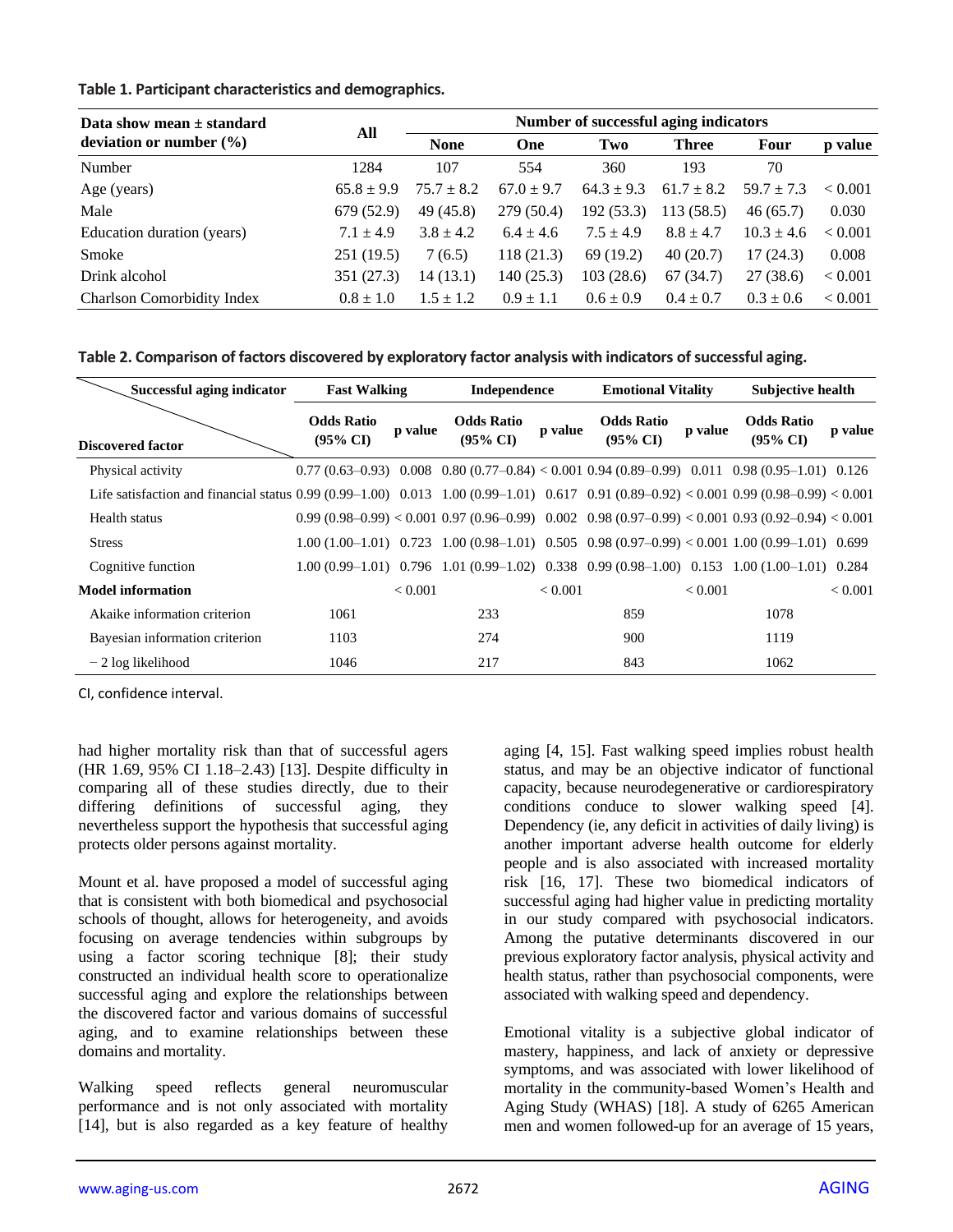

**Figure 1. Kaplan Meir survival plots for domains of successful aging:** (**A**) Fast walking; (**B**) No disability (**C**) Emotional vitality (**D**) Subjective good health.



**Figure 2. Adjusted Cox regression analysis for numbers of successful aging indicators on mortality.**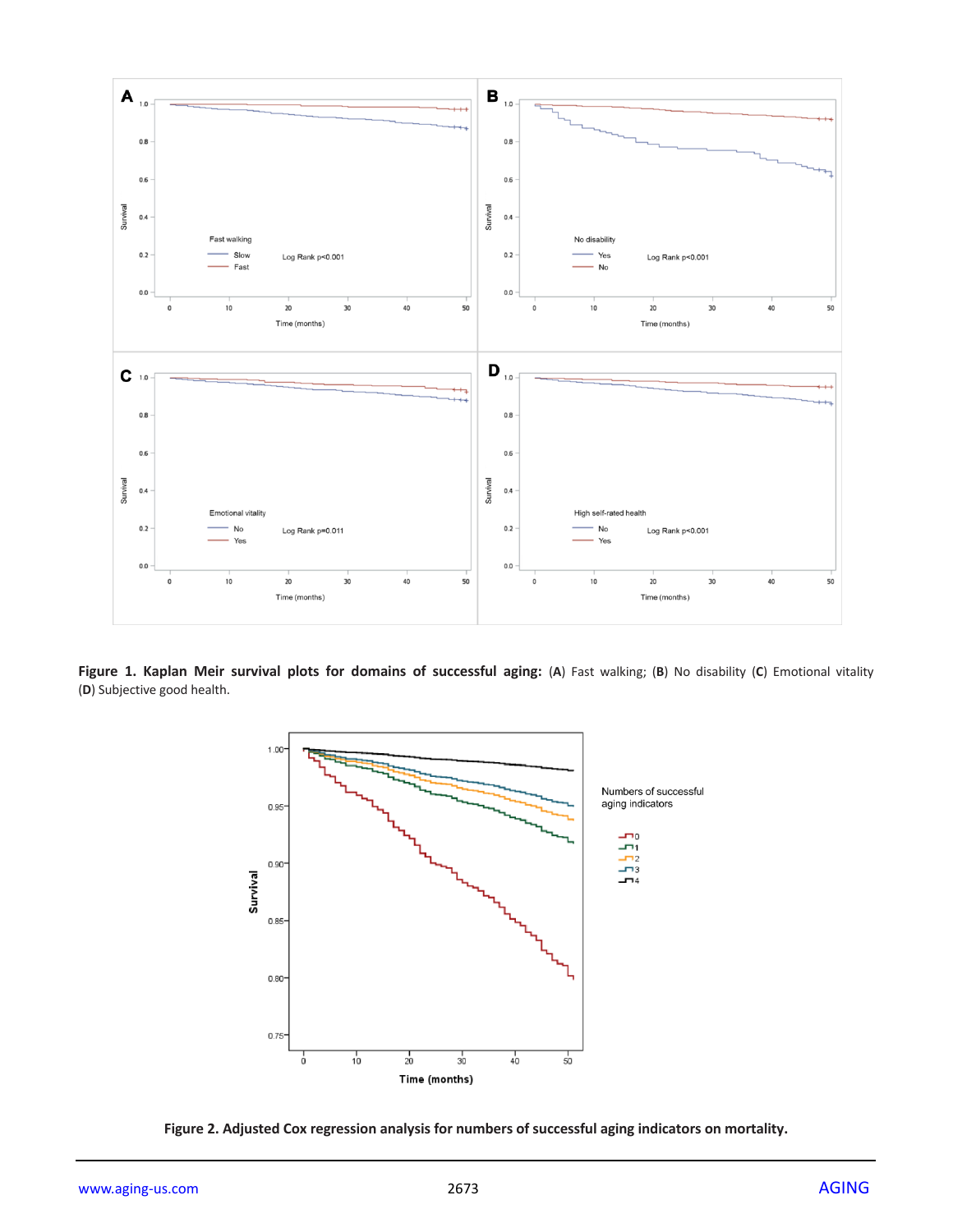#### **Table 3. Survival analysis for domains of successful aging.**

|                                        | Model one <sup>a</sup> |         | Model two <sup>b</sup> |                |
|----------------------------------------|------------------------|---------|------------------------|----------------|
|                                        | Hazard ratio (95% CI)  | p value | Hazard ratio (95%CI    | p value        |
| Any successful aging indicator         |                        |         |                        |                |
| $>1$ versus 0                          | $0.32(0.22 - 0.48)$    | < 0.001 | $0.35(0.23 - 0.53)$    | < 0.001        |
| Number of successful aging indicators  |                        |         |                        |                |
| None (reference)                       |                        |         | 1                      |                |
| One                                    | $0.37(0.24 - 0.56)$    | < 0.001 | $0.39(0.25-0.59)$      | ${}_{< 0.001}$ |
| Two                                    | $0.26(0.16-0.45)$      | < 0.001 | $0.29(0.17-0.50)$      | < 0.001        |
| Three                                  | $0.21(0.10-0.45)$      | < 0.001 | $0.23(0.11-0.51)$      | ${}< 0.001$    |
| Four                                   | $0.08(0.01-0.58)$      | 0.013   | $0.09(0.01-0.66)$      | 0.018          |
| Individual successful aging indicators |                        |         |                        |                |
| Fast walking                           | $0.43(0.20-0.94)$      | 0.035   | $0.45(0.21-1.00)$      | 0.049          |
| No disability                          | $0.34(0.23 - 0.50)$    | < 0.001 | $0.36(0.24 - 0.55)$    | ${}< 0.001$    |
| <b>Emotional vitality</b>              | $0.74(0.46 - 1.17)$    | 0.198   | $0.80(0.50-1.28)$      | 0.346          |
| Good subjective health                 | $0.46(0.28 - 0.74),$   | 0.001   | $0.50(0.31 - 0.82)$    | 0.006          |

CI: confidence interval.

aAdjusted for age, sex, and years of education.

bAdjusted for Model one, plus smoking, drinking alcohol, and Charlson Comorbidity Index.



**Figure 3. Forest plot for full adjusted Cox regression analysis of any domains of successful aging against mortality by age, sex, smoking, drinking alcohol, years of education, and Charlson Comorbidity Index.**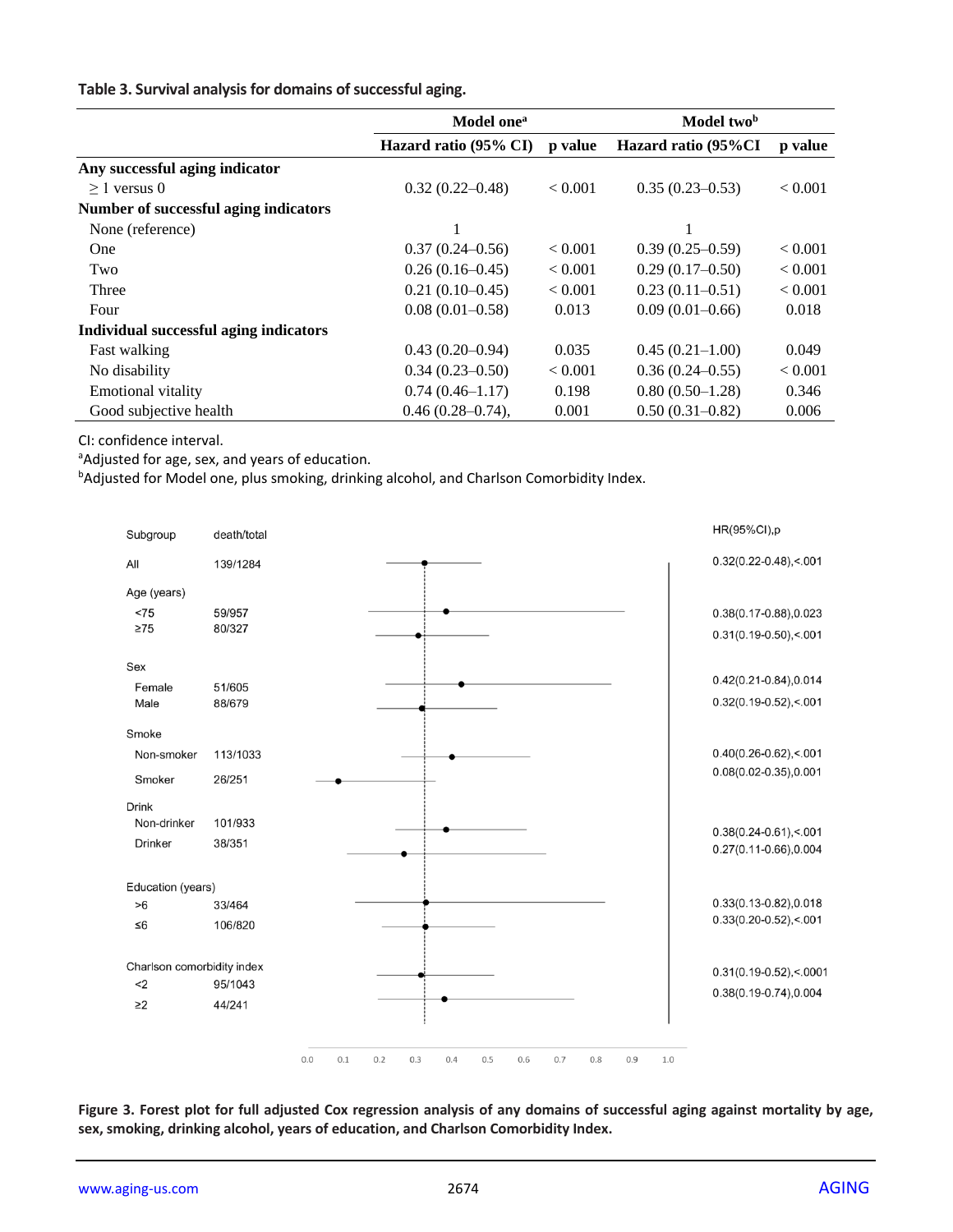showed that those with high level of emotional vitality had 19% lesser likelihood of incident coronary heart disease, and significantly lower mortality rates [19]. Although four out of five discovered factors in our study were associated with high emotional vitality, no such association with reduced mortality risk was evident, perhaps due to the relatively shorter follow-up period and better health status of our study sample. Although the WHAS affirmed that emotional vitality had protective survival effects in black and white American women who were disabled [20], it found evidence that emotional vitality was significantly associated with black race [18]. Hence, cultural and urbanization related factors that may substantially influence emotional vitality may explain why we found no statistically significant association with mortality in the SEBAS cohort. Self-rated health is a simple single-item health measure that corresponds to an individual's global health status and is associated with mortality [21], congruent with our findings.

Comorbidity, age, sex and years of education might reasonably be assumed to play roles in successful aging. However, the association of successful aging with smoking or drinking alcohol was an unexpected finding. This counterintuitive insight might reflect residual confounding or different pathogenesis. A similar paradoxical effect of smoking was observed in patients with acute coronary syndrome [22], and alcohol is known to disproportionately harm people with lower socioeconomic status [23]. Although we used years of education as a surrogate indicator to control for socioeconomic status there may have been other confounding factors. If this was attributable to a different pathogenic process, our results could not establish causality.

The complexity and heterogeneity of aging justify a multi-dimensional approach to promoting successful aging [24]. People in our sample with more indicators of successful aging showed a dose-dependent positive relationship with likelihood of survival. Men had higher numbers of successful aging indicators than did women, perhaps reflecting shorter life expectancy and years of disability [25]. Compared to people with none of the indicators of successful aging, the hazard ratio for mortality among 5% with the highest successful aging status was reduced by approximately 90%; people with any one indicator had 65% reduced mortality risk compared to those with none. The hugely important implication for policymakers and health professionals, is that stakeholders must be exhorted to implement strategies to help people attain these four indicators; adding even one indicator would confer a substantial health benefit.

This study had noteworthy limitations. First, mortality is not a good outcome measure for assessing the impact of successful aging in geriatric medicine; nevertheless, it is a widely-used public health indicator, and the study data excerpted from national death registries were highquality. Second, putative factors were discovered in an exploratory factor analysis of 35-items chosen by a panel of geriatric experts under standard procedures for constructing a frailty index [9]. Although these factors covered major bio-psychosocial domains of successful aging, they did not include anthropometric and biochemical factors that may be closely related to aging. Further research may incorporate such variables into operational models of successful aging.

In conclusion, older persons with indicators of successful aging have a dose-dependent reduction in mortality risk, and this association was stronger among men, older adults, and people who smoked or drank alcohol.

## **MATERIALS AND METHODS**

#### **Participants and study design**

This population-based cohort study excerpted data from the second wave of SEBAS, a nationally representative aging cohort selected using multi-stage proportional-tosize sampling, which was commenced in year 2000 to explore biological, psychological and social aspects of successful aging. Details of the study design, recruitment and data collection have been published elsewhere [10]. The first and second waves had similar protocols, but the second included additional health behavior and assessments. Briefly, the second wave invited 1659 potential participants between August 2006 and January 2007, and 1284 (77.4%) who responded were interviewed face-to-face at home by trained research nurses.

The study design and procedures conform to the principles of the Declaration of Helsinki. The observational design and reporting format follow STROBE guidelines [26]. All participants provided fully-informed written consent. The Joint Institutional Review Board of Taiwan approved the study protocol.

#### **Successful aging**

Based on proposed operational definitions of successful aging, four major indicators include walking speed, dependency, emotional vitality, and subjective health [8]. Walking speed was defined as the average of two measures from a 3-metre walking test at normal pace [27]; the cutoff defining fast walkers was the highest quintile for walking speed [4]. Katz activities of daily living was used to measure physical function [28]; any limitation of instrumental activities of daily living was defined as dependency. Emotional vitality comprised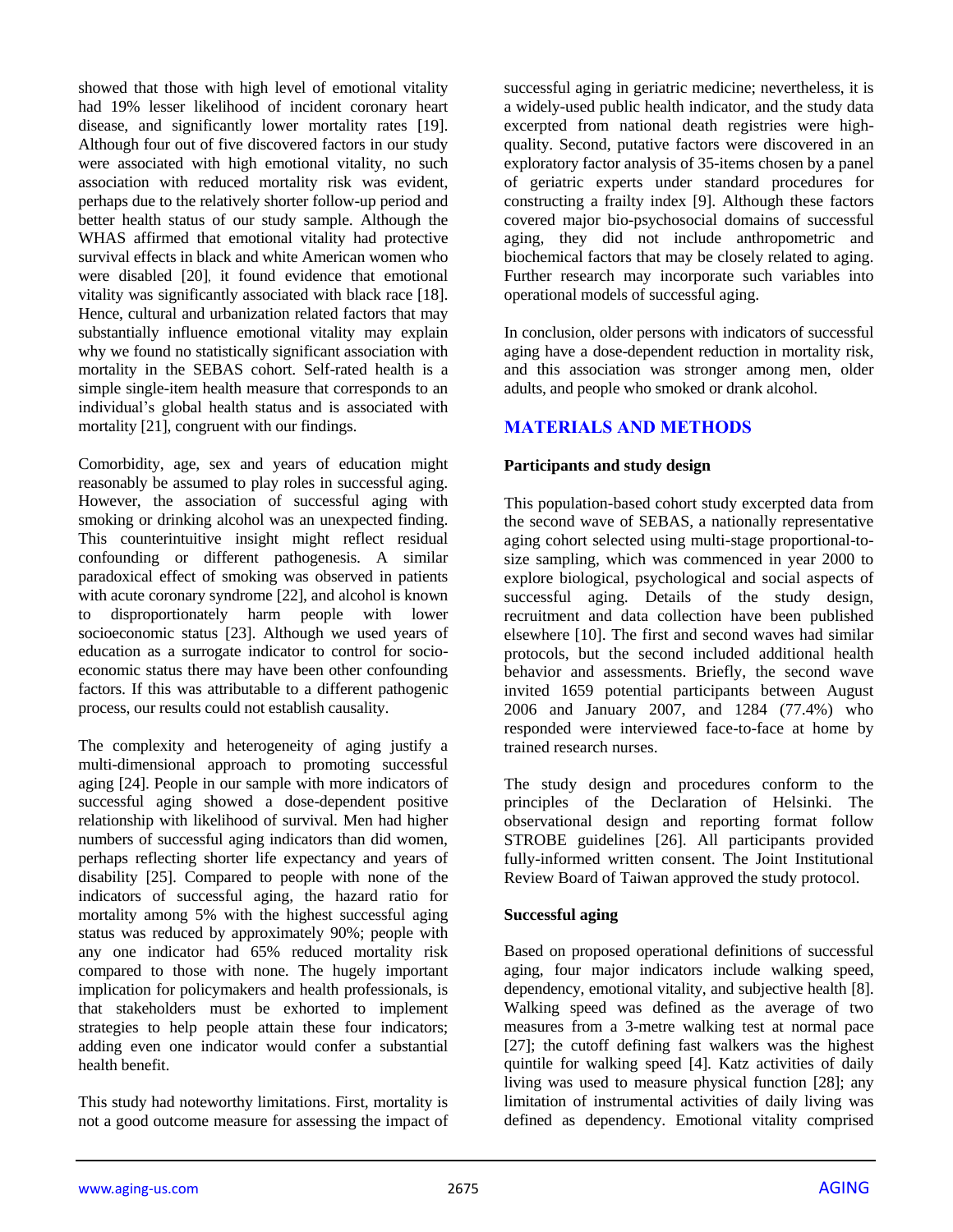four components: high level of personal mastery [29], being happy, few depressive symptoms and low anxiety based on the operational definition of Penninx et al. [18]. As there was no complete measure of anxiety, the answer to the question "Do you feel stressed or anxious about own health", was used to score anxiety, according to previous study [8]. Participants with zero of four negative components were defined as being emotionally vital. Self-rated health was scored using a five-point scale, with very poor, poor, and fair categorized as poor subjective health, and good and very good classified as good [21]. These four indicators of successful aging were summed to represent multi-dimensions of successful aging in a successful aging score that ranged from zero to four, with a higher score denoting more successful aging.

#### **Mortality ascertainment and follow-up**

All participants were followed from the index interview date until 31 December 2010, and data on deaths were acquired from the Taiwan national death registry, held by the Ministry of Health and Welfare.

#### **Other covariates**

Variables associated with successful aging and mortality were chosen based on published studies, and included age, sex, years of education, and smoking tobacco or consuming alcohol during the previous 6 months (both yes or no). Charlson Comorbidity Index was used to indicate the burden of diseases [30].

#### **Factor scoring**

We have already published a frailty index and used exploratory factor analysis to identify essential components of frailty: physical activity, life satisfaction and financial status, health status, stress, and cognitive function (Supplementary Table 1) [9]; as frailty can be considered the antithesis of successful aging based on function-centered medicine [4], and since these factors are consistent with theoretical concepts of successful aging proposed by Bowling et al.  $\overline{31}$ , we used these factors to investigate associations with indicators of successful aging. We derived factor scoring coefficients from a generated regression model, and multiplied the individual measurements of each participant by the weights of the individual variables to get individual variable scores, all of the resulting scores were then summed to generate an overall score for each latent factor.

#### **Statistical analysis**

All analyses were performed using the SAS statistical package, version 9.4 (SAS Institute, Inc., Cary, NC,

USA). A p-value from two-sided tests  $< 0.05$ , and 95% confidence intervals not spanning the null hypothesis values were considered statistically significant. Numerical variables were expressed as mean plus/minus standard deviation, and categorical variables were as number (percentage). The Student t test was used to compare numerical differences between women and men, and chi square or Fisher exact tests were used, as appropriate, to compare categorical variables. Crude and multivariable logistic regression were used to analyze the values of factors discovered by exploratory factor analysis in predicting individual indicators of successful aging, including walking speed, independence (no dependency), emotional vitality, and self-rated health.

Cox proportional hazard regression was used to evaluate the association between individual indicators of successful aging, summed numbers of these four indicators and mortality; Schoenfeld residuals were used to test proportionality assumptions in Cox proportional hazard models. Subgroup survival analyses included age  $\approx$  75 versus  $\geq$  75 years), sex (male versus female), education duration ( $\leq 6$  versus > 6 years), smoking (yes versus no), drinking alcohol (yes versus no), and Charlson Comorbidity Index ( $\geq 2$  versus < 2).

### **ACKNOWLEDGMENTS**

The authors express their gratitude to the staff of the Taiwan Health Promotion Administration and the Ministry of Health and Welfare, for assisting with data collection, and to all of the study participants.

Dr. David Neil, of Full Universe Integrated Marketing, Taipei, Taiwan, provided editorial assistance and his colleague Pei Chi Kuo assisted with manuscript preparation project management; Taipei Veterans General Hospital supported these contributions.

## **CONFLICTS OF INTEREST**

The authors declared no competing interests.

## **FUNDING**

This study was supported by the Aging and Health Research Center, National Yang Ming University; Taipei Veterans General Hospital, and the Ministry of Science and Technology of Taiwan (MOST 108-2634- F-010-001).

#### **REFERENCES**

1. Chen LK. Integrated Care for Older People: Solutions to Care Fragmentation. Aging Med Healthc. 2019; 10:94–95.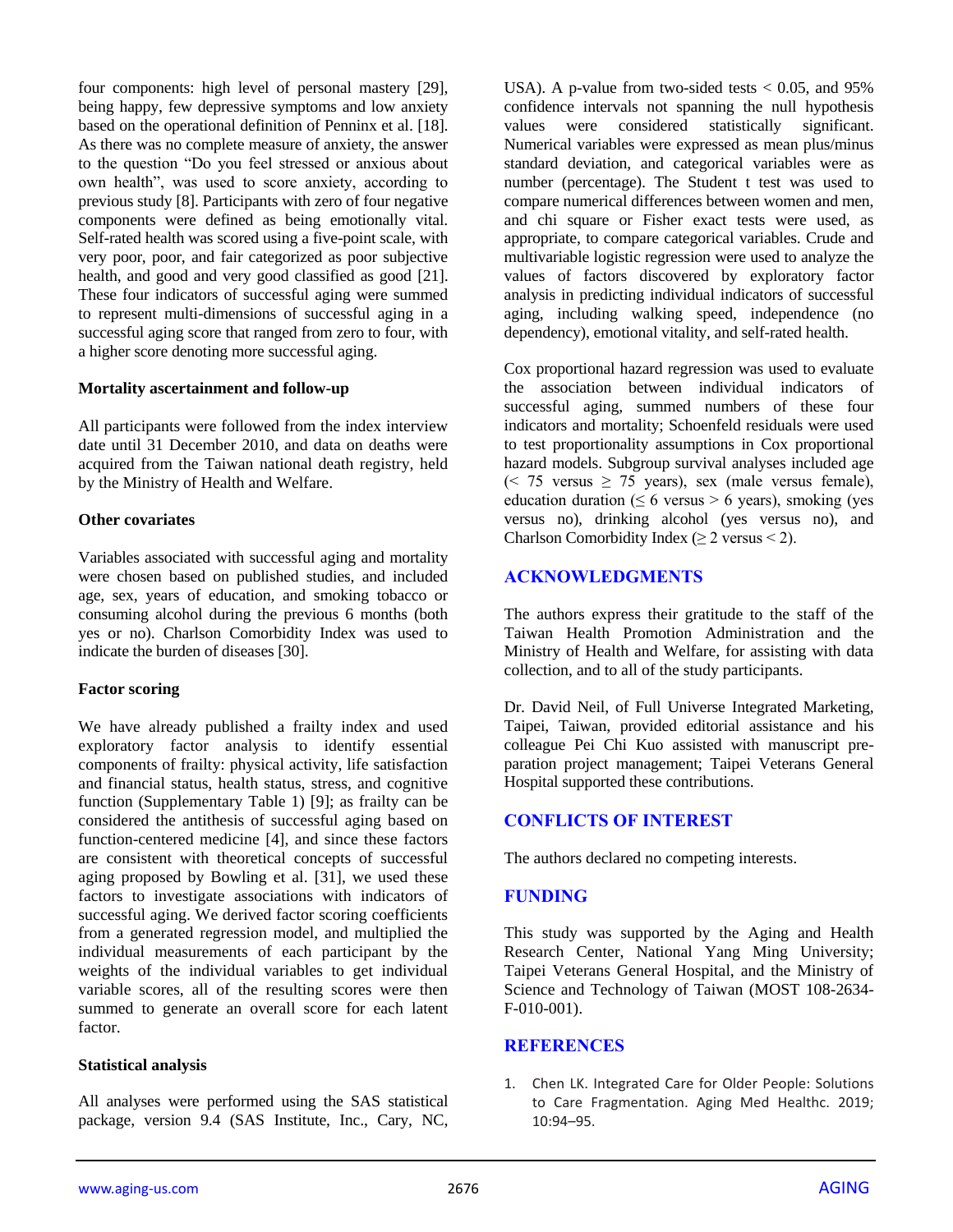#### <https://doi.org/10.33879/AMH.2019.1921>

- 2. Kim S, Myers L, Wyckoff J, Cherry KE, Jazwinski SM. The frailty index outperforms DNA methylation age and its derivatives as an indicator of biological age. Geroscience. 2017; 39:83–92. <https://doi.org/10.1007/s11357-017-9960-3> PMID[:28299637](https://www.ncbi.nlm.nih.gov/pubmed/28299637)
- 3. Goggins WB, Woo J, Sham A, Ho SC. Frailty index as a measure of biological age in a Chinese population. J Gerontol A Biol Sci Med Sci. 2005; 60:1046–51. <https://doi.org/10.1093/gerona/60.8.1046> PMID[:16127111](https://www.ncbi.nlm.nih.gov/pubmed/16127111)
- 4. Woo J, Leung J, Zhang T. Successful Aging and Frailty: Opposite Sides of the Same Coin? J Am Med Dir Assoc. 2016; 17:797–801. <https://doi.org/10.1016/j.jamda.2016.04.015> PMID[:27236545](https://www.ncbi.nlm.nih.gov/pubmed/27236545)
- 5. Cosco TD, Prina AM, Perales J, Stephan BC, Brayne C. Operational definitions of successful aging: a systematic review. Int Psychogeriatr. 2014; 26:373–81. <https://doi.org/10.1017/S1041610213002287> PMID[:24308764](https://www.ncbi.nlm.nih.gov/pubmed/24308764)
- 6. Kusumastuti S, Derks MG, Tellier S, Di Nucci E, Lund R, Mortensen EL, Westendorp RG. Successful ageing: A study of the literature using citation network analysis. Maturitas. 2016; 93:4–12. <https://doi.org/10.1016/j.maturitas.2016.04.010> PMID[:27156006](https://www.ncbi.nlm.nih.gov/pubmed/27156006)
- 7. Rowe JW, Kahn RL. Successful aging. Gerontologist. 1997; 37:433–40. <https://doi.org/10.1093/geront/37.4.433> PMID[:9279031](https://www.ncbi.nlm.nih.gov/pubmed/9279031)
- 8. Mount S, Ferrucci L, Wesselius A, Zeegers MP, Schols AM. Measuring successful aging: an exploratory factor analysis of the InCHIANTI Study into different health domains. Aging (Albany NY). 2019; 11:3023–40. <https://doi.org/10.18632/aging.101957> PMID[:31128067](https://www.ncbi.nlm.nih.gov/pubmed/31128067)
- 9. Lin SY, Lee WJ, Chou MY, Peng LN, Chiou ST, Chen LK. Frailty Index Predicts All-Cause Mortality for Middle-Aged and Older Taiwanese: Implications for Active-Aging Programs. PLoS One. 2016; 11:e0161456. <https://doi.org/10.1371/journal.pone.0161456> PMID[:27537684](https://www.ncbi.nlm.nih.gov/pubmed/27537684)
- 10. Cornman JC, Glei DA, Goldman N, Chang MC, Lin HS, Chuang YL, Hurng BS, Lin YH, Lin SH, Liu IW, Liu HY, Weinstein M. Cohort Profile: The Social Environment and Biomarkers of Aging Study (SEBAS) in Taiwan. Int J Epidemiol. 2016; 45:54–63. <https://doi.org/10.1093/ije/dyu179> PMID[:25205853](https://www.ncbi.nlm.nih.gov/pubmed/25205853)

11. Vrieze SI. Model selection and psychological theory: a discussion of the differences between the Akaike information criterion (AIC) and the Bayesian information criterion (BIC). Psychol Methods. 2012; 17:228–43.

<https://doi.org/10.1037/a0027127> PMID[:22309957](https://www.ncbi.nlm.nih.gov/pubmed/22309957)

- 12. Nosraty L, Enroth L, Raitanen J, Hervonen A, Jylhä M. Do successful agers live longer? The Vitality 90+ study. J Aging Health. 2015; 27:35–53. <https://doi.org/10.1177/0898264314535804> PMI[D:24907039](https://www.ncbi.nlm.nih.gov/pubmed/24907039)
- 13. Kim HJ, Min JY, Min KB. Successful Aging and Mortality Risk: The Korean Longitudinal Study of Aging (2006- 2014). J Am Med Dir Assoc. 2019; 20:1013–20. <https://doi.org/10.1016/j.jamda.2018.12.010> PMI[D:30772169](https://www.ncbi.nlm.nih.gov/pubmed/30772169)
- 14. Keevil VL, Luben R, Hayat S, Sayer AA, Wareham NJ, Khaw KT. Physical capability predicts mortality in late mid-life as well as in old age: findings from a large British cohort study. Arch Gerontol Geriatr. 2018; 74:77–82.

<https://doi.org/10.1016/j.archger.2017.10.001> PMI[D:29040888](https://www.ncbi.nlm.nih.gov/pubmed/29040888)

- 15. Kuh D, Karunananthan S, Bergman H, Cooper R. A lifecourse approach to healthy ageing: maintaining physical capability. Proc Nutr Soc. 2014; 73:237–48. <https://doi.org/10.1017/S0029665113003923> PMI[D:24456831](https://www.ncbi.nlm.nih.gov/pubmed/24456831)
- 16. Lee WJ, Peng LN, Lin CH, Lin HP, Loh CH, Chen LK. The synergic effects of frailty on disability associated with urbanization, multimorbidity, and mental health: implications for public health and medical care. Sci Rep. 2018; 8:14125.

<https://doi.org/10.1038/s41598-018-32537-5> PMI[D:30237508](https://www.ncbi.nlm.nih.gov/pubmed/30237508)

- 17. Majer IM, Nusselder WJ, Mackenbach JP, Klijs B, van Baal PH. Mortality risk associated with disability: a population-based record linkage study. Am J Public Health. 2011; 101:e9–15. <https://doi.org/10.2105/AJPH.2011.300361> PMI[D:22021307](https://www.ncbi.nlm.nih.gov/pubmed/22021307)
- 18. Penninx BW, Guralnik JM, Bandeen-Roche K, Kasper JD, Simonsick EM, Ferrucci L, Fried LP. The protective effect of emotional vitality on adverse health outcomes in disabled older women. J Am Geriatr Soc. 2000; 48:1359–66. <https://doi.org/10.1111/j.1532-5415.2000.tb02622.x> PMI[D:11083309](https://www.ncbi.nlm.nih.gov/pubmed/11083309)

19. Kubzansky LD, Thurston RC. Emotional vitality and incident coronary heart disease: benefits of healthy psychological functioning. Arch Gen Psychiatry. 2007; 64:1393–401.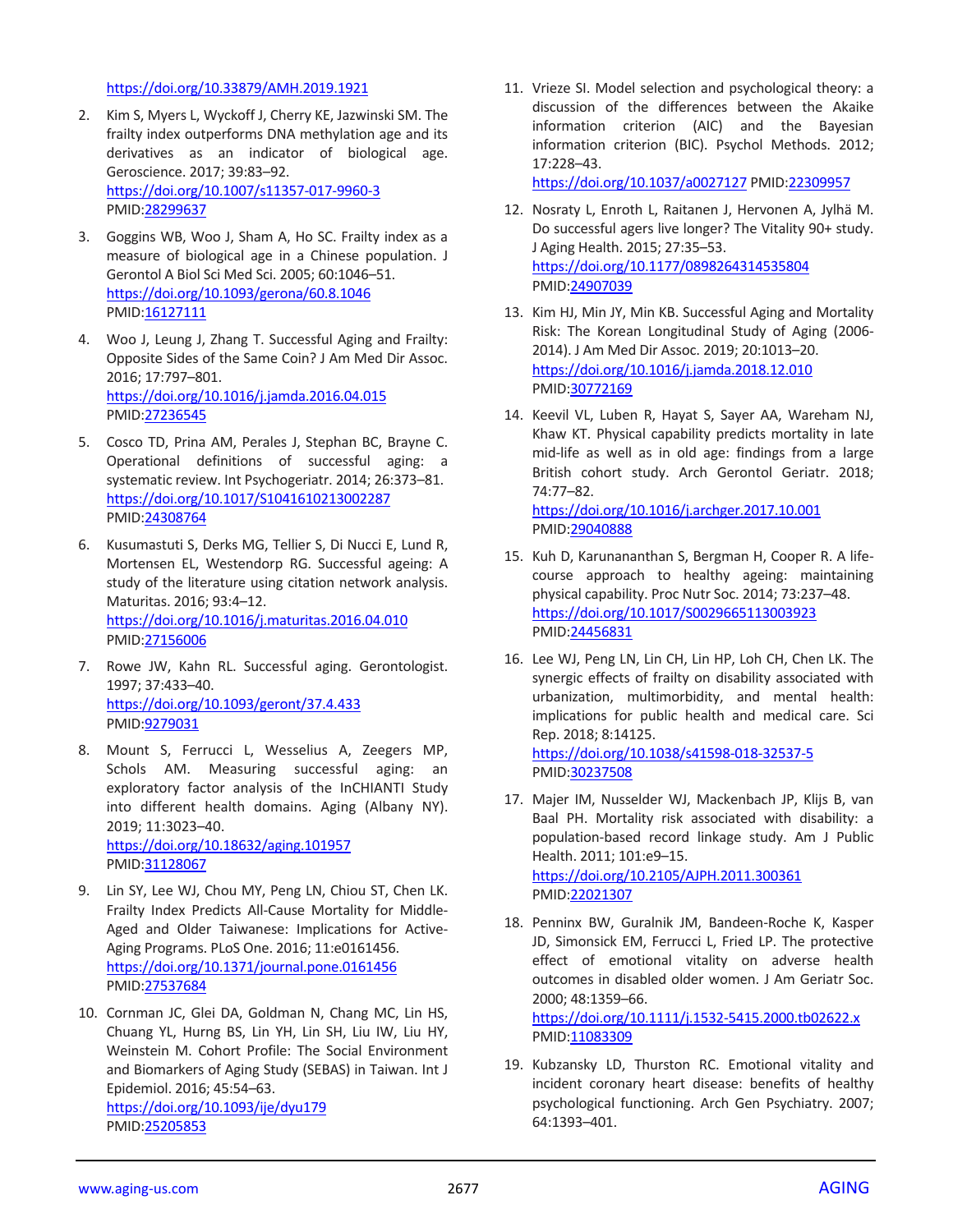<https://doi.org/10.1001/archpsyc.64.12.1393> PMID[:18056547](https://www.ncbi.nlm.nih.gov/pubmed/18056547)

- 20. Penninx BW, Guralnik JM, Simonsick EM, Kasper JD, Ferrucci L, Fried LP. Emotional vitality among disabled older women: the Women's Health and Aging Study. J Am Geriatr Soc. 1998; 46:807–15. <https://doi.org/10.1111/j.1532-5415.1998.tb02712.x> PMID[:9670865](https://www.ncbi.nlm.nih.gov/pubmed/9670865)
- 21. Jylhä M. What is self-rated health and why does it predict mortality? Towards a unified conceptual model. Soc Sci Med. 2009; 69:307–16. <https://doi.org/10.1016/j.socscimed.2009.05.013> PMID[:19520474](https://www.ncbi.nlm.nih.gov/pubmed/19520474)
- 22. Aune E, Røislien J, Mathisen M, Thelle DS, Otterstad JE. The "smoker's paradox" in patients with acute coronary syndrome: a systematic review. BMC Med. 2011; 9:97. <https://doi.org/10.1186/1741-7015-9-97>

PMID[:21861870](https://www.ncbi.nlm.nih.gov/pubmed/21861870)

- 23. Bellis MA, Hughes K, Nicholls J, Sheron N, Gilmore I, Jones L. The alcohol harm paradox: using a national survey to explore how alcohol may disproportionately impact health in deprived individuals. BMC Public Health. 2016; 16:111. <https://doi.org/10.1186/s12889-016-2766-x> PMID[:26888538](https://www.ncbi.nlm.nih.gov/pubmed/26888538)
- 24. Whitley E, Popham F, Benzeval M. Comparison of the Rowe-Kahn Model of Successful Aging With Self-rated Health and Life Satisfaction: The West of Scotland Twenty-07 Prospective Cohort Study. Gerontologist. 2016; 56:1082–92.

<https://doi.org/10.1093/geront/gnv054> PMID[:26970606](https://www.ncbi.nlm.nih.gov/pubmed/26970606)

25. Roth GA, Abate D, Abate KH, Abay SM, Abbafati C, Abbasi N, Abbastabar H, Abd-Allah F, Abdela J, Abdelalim A, Abdollahpour I, Abdulkader RS, Abebe HT, et al, and GBD 2017 Causes of Death Collaborators. Global, regional, and national age-sex-specific mortality for 282 causes of death in 195 countries and territories, 1980-2017: a systematic analysis for the Global Burden of Disease Study 2017. Lancet. 2018; 392:1736–88.

[https://doi.org/10.1016/S0140-6736\(18\)32203-7](https://doi.org/10.1016/S0140-6736(18)32203-7) PMI[D:30496103](https://www.ncbi.nlm.nih.gov/pubmed/30496103)

26. von Elm E, Altman DG, Egger M, Pocock SJ, Gøtzsche PC, Vandenbroucke JP, and STROBE Initiative. The Strengthening the Reporting of Observational Studies in Epidemiology (STROBE) statement: guidelines for reporting observational studies. Lancet. 2007; 370:1453–57. [https://doi.org/10.1016/S0140-6736\(07\)61602-X](https://doi.org/10.1016/S0140-6736(07)61602-X)

PMI[D:18064739](https://www.ncbi.nlm.nih.gov/pubmed/18064739)

- 27. Chen LK, Liu LK, Woo J, Assantachai P, Auyeung TW, Bahyah KS, Chou MY, Chen LY, Hsu PS, Krairit O, Lee JS, Lee WJ, Lee Y, et al. Sarcopenia in Asia: consensus report of the Asian Working Group for Sarcopenia. J Am Med Dir Assoc. 2014; 15:95–101. <https://doi.org/10.1016/j.jamda.2013.11.025> PMI[D:24461239](https://www.ncbi.nlm.nih.gov/pubmed/24461239)
- 28. Katz S, Ford AB, Moskowitz RW, Jackson BA, Jaffe MW. Studies of illness in the aged. The index of ADL: a Standardized measure of biological and psychosocial function. JAMA. 1963; 185:914–19. <https://doi.org/10.1001/jama.1963.03060120024016> PMI[D:14044222](https://www.ncbi.nlm.nih.gov/pubmed/14044222)
- 29. Lee WJ, Chen LK, Peng LN, Chiou ST, Chou P. Personal mastery attenuates the adverse effect of frailty on declines in physical function of older people: A 6-year population-based cohort study. Medicine (Baltimore). 2016; 95:e4661.

<https://doi.org/10.1097/MD.0000000000004661> PMI[D:27559969](https://www.ncbi.nlm.nih.gov/pubmed/27559969)

- 30. Charlson ME, Pompei P, Ales KL, MacKenzie CR. A new method of classifying prognostic comorbidity in longitudinal studies: development and validation. J Chronic Dis. 1987; 40:373–83. [https://doi.org/10.1016/0021-9681\(87\)90171-8](https://doi.org/10.1016/0021-9681(87)90171-8) PMI[D:3558716](https://www.ncbi.nlm.nih.gov/pubmed/3558716)
- 31. Bowling A, Dieppe P. What is successful ageing and who should define it? BMJ. 2005; 331:1548–51. <https://doi.org/10.1136/bmj.331.7531.1548> PMI[D:16373748](https://www.ncbi.nlm.nih.gov/pubmed/16373748)